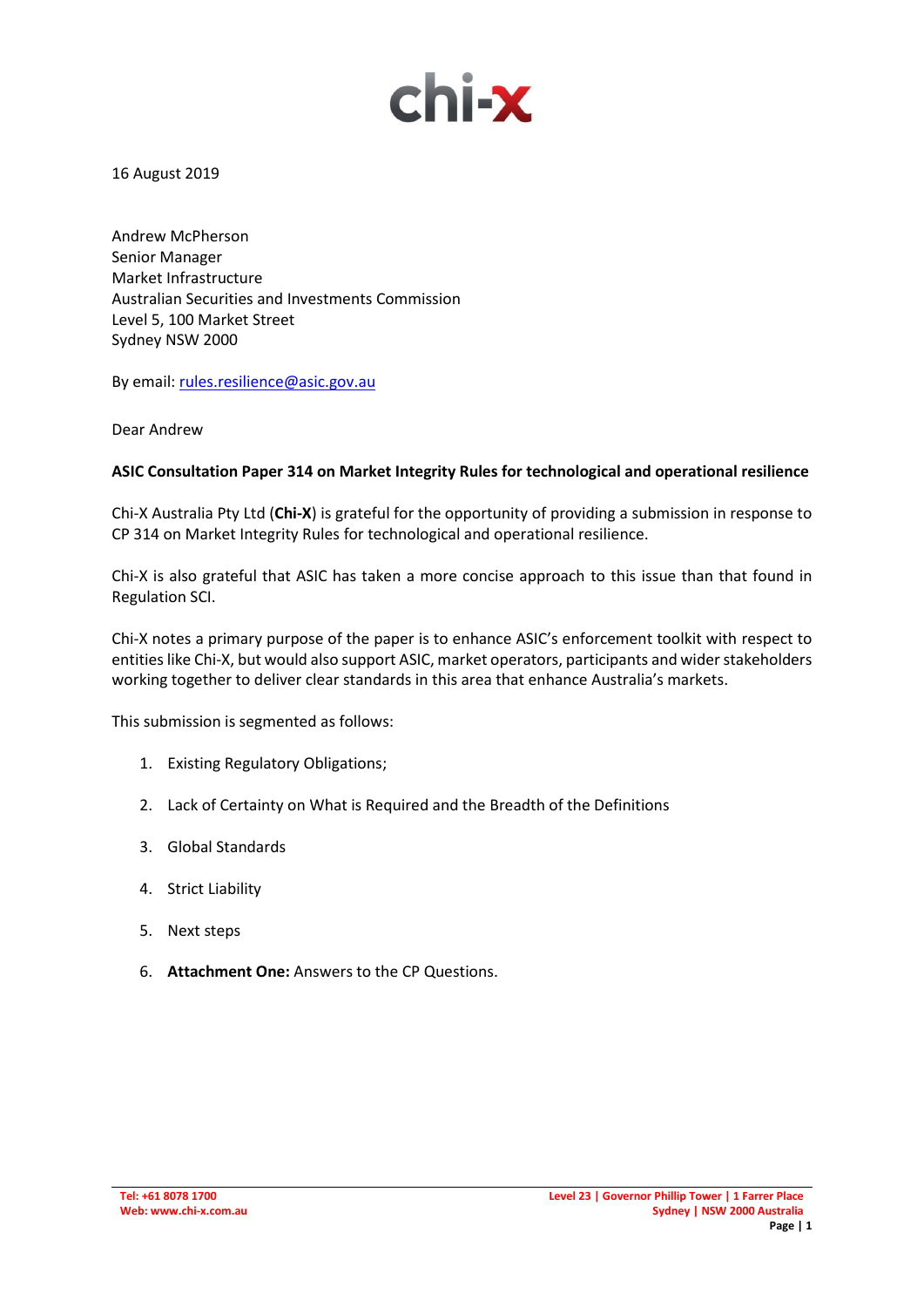

# **1. Existing Regulatory Obligations**

Chi-X is of the view that the rules legislate detailed tasks that are aimed at delivering outcomes already required of market operators under the existing regulatory framework. It is not clear from the text of the CP that the existing framework would, if it were appropriately monitored and enforced, fail to satisfactorily deliver those outcomes.

The net outcome of the rules may therefore be the legislative mandating of detailed tasks for no net benefit in outcomes. Chi-X accepts that ASIC may be in the best position to make the final decisions on these issues, but is of the view that it is important not to legislate additional detailed tasks without there being a clear need to do so.

## **2. Lack of Certainty on What is Required and the Breadth of the Definitions**

Two issues that permeate much of the proposed rule framework are:

- (a) Certainty of application: There is a lack of certainty on how to interpret and apply the rules. This is problematic on several fronts:
	- (i) The lack of certainty may in fact frustrate ASIC prosecutions for contraventions as the provisions may not be sufficiently clear and certain to enable sanctions for a contravention to be imposed. Enforcement provisions should be clear and precise to enable those targeted to clearly understand what is required to avoid sanction. The possible interpretations of the rules and definitions cover such a broad range of outcomes in circumstances where the correct interpretation is not clear. This may thwart the prosecution of a contravention and therefore put at risk one of the main reasons for the CP reforms.
	- (ii) Operators and participants may not know precisely what is required of them and so are at risk of:
		- well-intentioned conduct that gives rise to inadvertent non-compliance;
		- an excessive and wasteful allocation of resources to attain supra-equivalent standards;
		- being subject to the pressures associated with ensuring no competitive advantage is obtained by competitors taking an interpretation of the rules that results in lower standards.
- (b) Breadth of the definitions and rule applications: The potential breadth of the definitions may result in the framework imposing obligations on systems that should not be subject to the detailed requirements in the rules. For example, the ASIC market surveillance systems are caught by the definition and so ASIC would be required to deal bilaterally with multiple licenced entities seeking to ensure ASIC met the standards required of critical systems.

Further, the cascade of definitions from critical system to outsourcing services, will result in a regulatory 'fiction' of making many third party services 'outsourcing services', even though they are in fact normal third party vendor relationships. This fiction may require licenced firms to impose the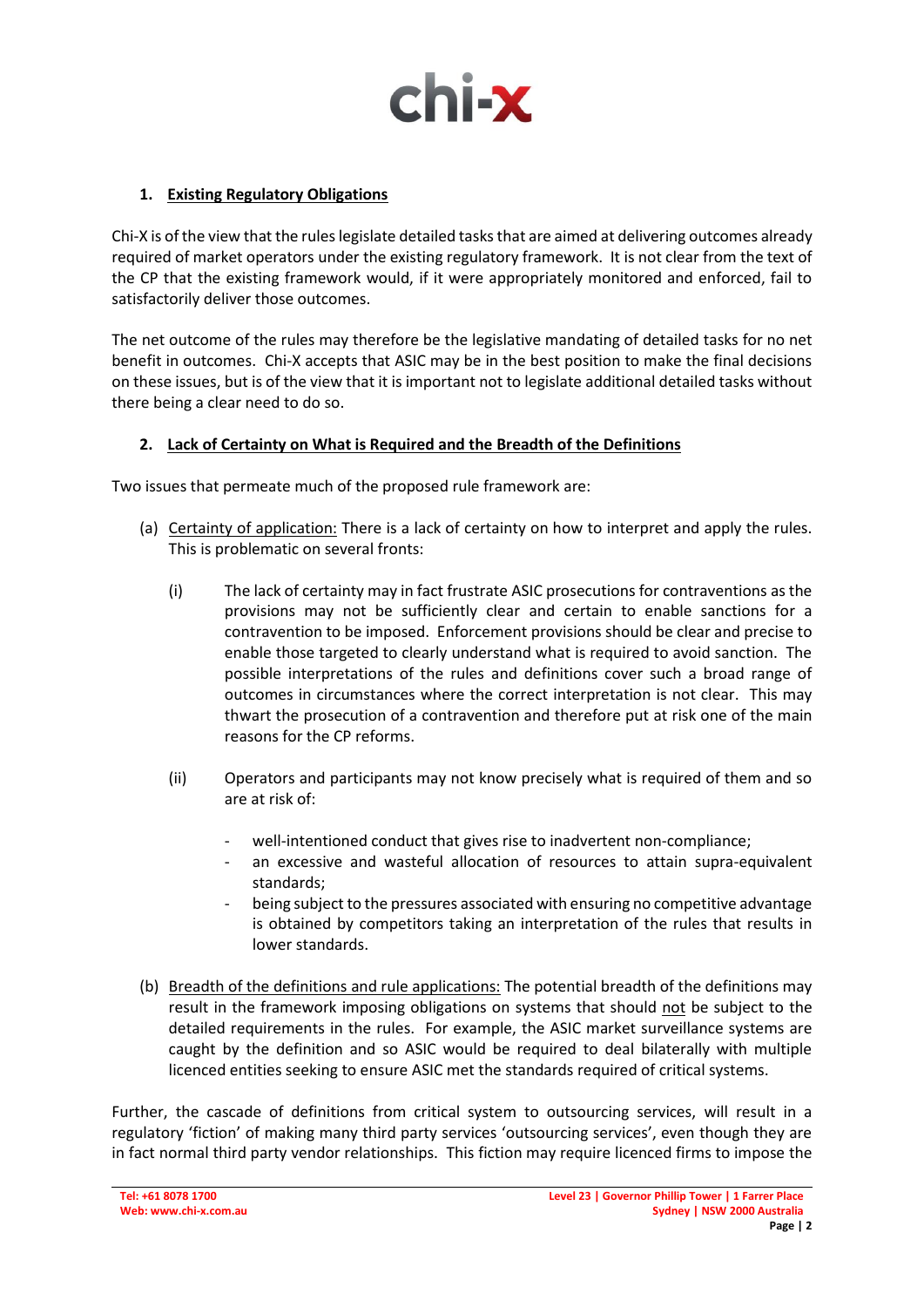

standards of regulated firms on unregulated entities. Chi-X is not certain that this outcome is appropriate on a cost-benefit analysis or other basis. Chi-X notes below the different approach of MiFID and the FCA to defining outsourced services.

### **3. Global Standards**

Chi-X is of the view that some features of global regimes may be appropriately incorporated into the Australian framework including:

- (a) the tiered approach of Regulation SCI which targets primary listing functions differently to those of an ATS;
- (b) the link between outsourcing services and regulated services, for the purpose of imposing requirements on regulated firms in respect of those outsourcing services, that is found in the MiFID Organisation Regulation (eg see the definition of 'services' in article 2) and rule 8.1.1(1) of the Senior Arrangement, Systems and Controls Sourcebook of the FCA);
- (c) the exemptions for standardised services that is found in chapter 8 of the Senior arrangement, Systems and Controls Sourcebook of the FCA; and
- (d) the proportionate approach that is found in article 32 of the General Data Protection Regulation (GDPR).

### **4. Strict Liability**

Chi-X queries the appropriateness of what is in effect a strict liability offence in the areas of data confidentiality and security. Chi-X is of the view that it may be more appropriate to take the proportionate approach in article 32 of the GDPR.

#### **5. Next Steps**

Chi-X would welcome the opportunity to work with ASIC, other operators, participants and stakeholders, to deliver a clearer and more certain regime for critical systems. A goal of that regime could be to mandate easily determined and well understood standards of conduct of the regulated community that are necessary to enhance Australia's markets, protect investors and enable well intentioned firms to achieve those standards and avoid sanction.

I hope this submission is of assistance in your important work in this area, please do not hesitate to contact us is if you have any queries.

Yours sincerely

Chi-X Australia Pty Ltd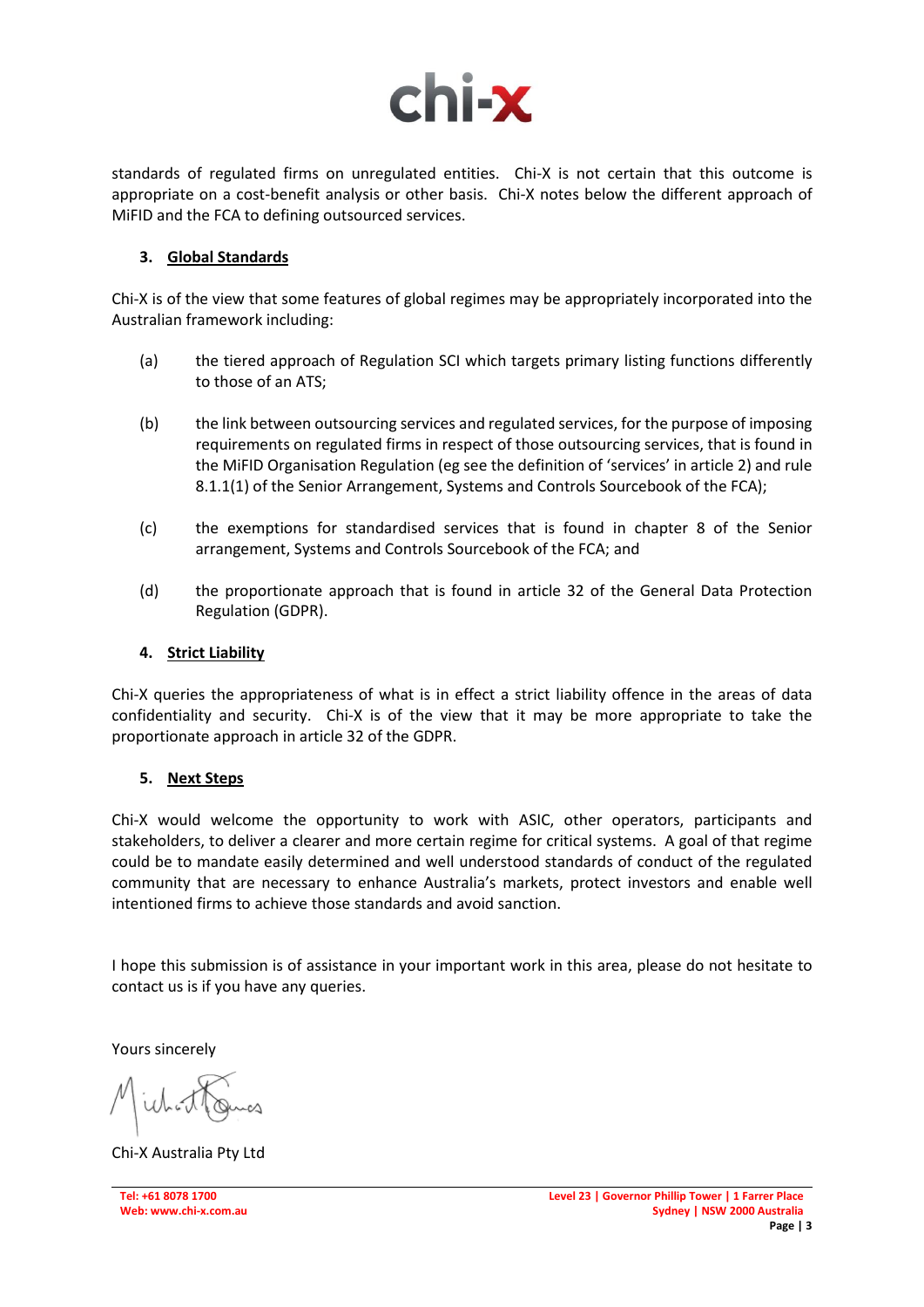

#### **ATTACHMENT ONE -\_ TABLE OF ANSWERS**

| <b>CP</b><br><b>Number</b> | <b>Question</b>                                                                                                                                  | <b>Chi-X Response</b>                                                                                                                                                                                                                                                                                                                    |
|----------------------------|--------------------------------------------------------------------------------------------------------------------------------------------------|------------------------------------------------------------------------------------------------------------------------------------------------------------------------------------------------------------------------------------------------------------------------------------------------------------------------------------------|
| <b>B1Q1</b>                | Do you agree with the definition of 'critical<br>systems' and 'critical systems arrangements'?<br>In your response, please give detailed reasons | The definition is principles based and will extend to many functions, infrastructure, systems<br>or processes that, on their face, are not intended to be caught by the rules.                                                                                                                                                           |
|                            | for your answer.                                                                                                                                 | The breadth of the provisions creates uncertainty as to how far it applies which poses issues<br>if a purpose of the rule framework is to:                                                                                                                                                                                               |
|                            | 'critical system' to mean functions,<br>infrastructure, processes or systems which in<br>the event of failure to operate effectively,            | (a) enhance ASIC's enforcement toolkit - a lack of certainty over what a provision<br>means may jeopardise the prospect of a successful prosecution;                                                                                                                                                                                     |
|                            | would or would be likely to cause significant<br>disruption to the market operator's or market<br>participant's market-related operations and    | (b) raise standards in the Australian market place - as operators and participants may<br>not be clear on what is required to satisfy the requirements.                                                                                                                                                                                  |
|                            | services                                                                                                                                         | For example, on the face of the definition both ASX (reference<br>data/clearing/settlement/issuer administration) and ASIC (surveillance) provide critical<br>systems for Chi-X and so each rule relating to critical systems and outsourcing will require<br>Chi-X to complete the relevant obligations in respect of ASIC and the ASX. |
|                            |                                                                                                                                                  | This is a perverse outcome.                                                                                                                                                                                                                                                                                                              |
|                            |                                                                                                                                                  | In addition, many critical services may be standardised services that provide enhanced<br>security measures and protections through their standardised nature and ability to deliver<br>an enhanced outcome due to economies of scale at the provider. The benefit to Chi-X of                                                           |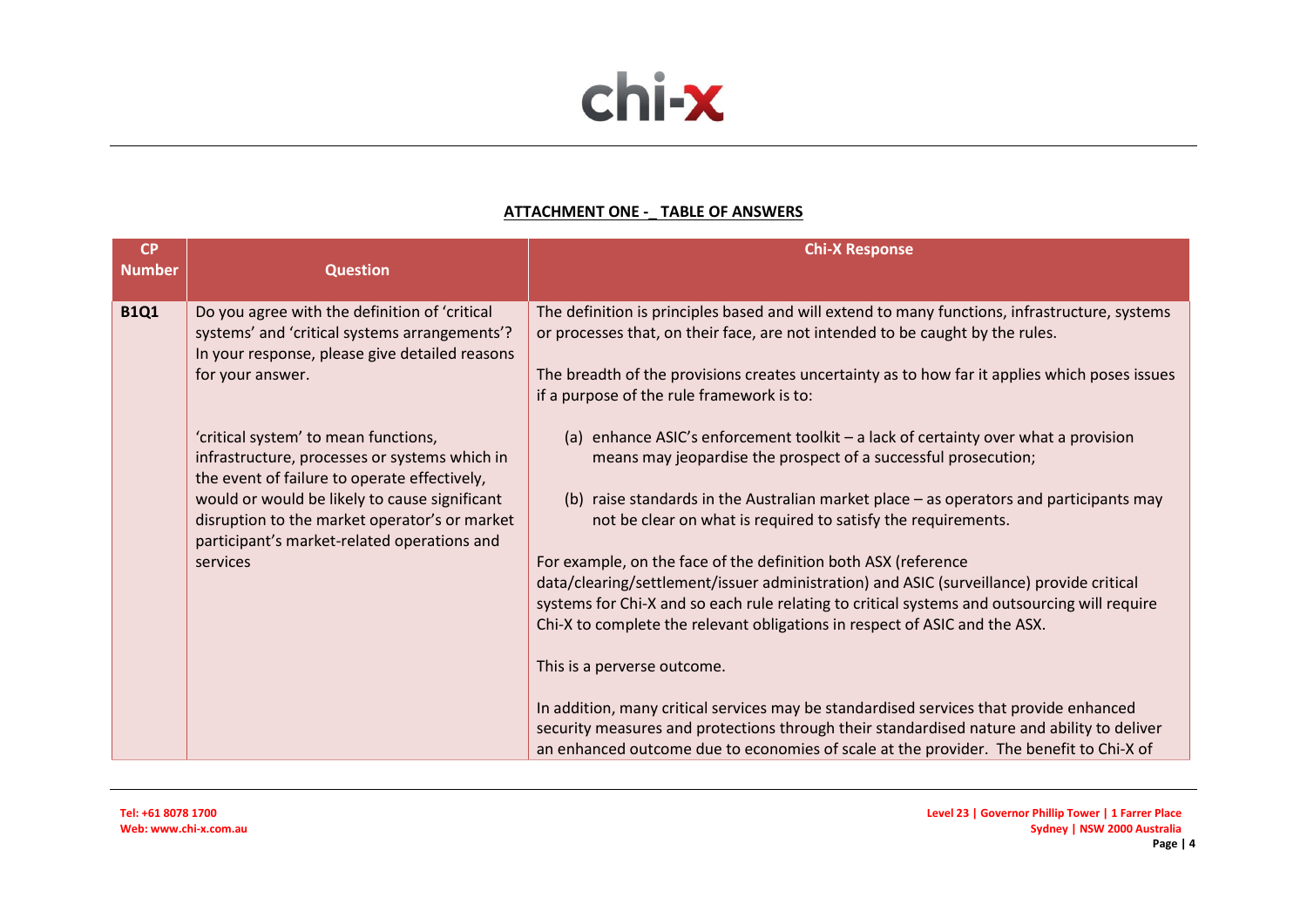

| <b>CP</b><br><b>Number</b> | <b>Question</b>                                                                                                                                                      | <b>Chi-X Response</b>                                                                                                                                                                                                                                                                                                                                                                                                                                                                                                                                                                                                                                                                                                                                                                                                                                                                                                                                                                                                                                                                                                                                                                                                                                                                                               |
|----------------------------|----------------------------------------------------------------------------------------------------------------------------------------------------------------------|---------------------------------------------------------------------------------------------------------------------------------------------------------------------------------------------------------------------------------------------------------------------------------------------------------------------------------------------------------------------------------------------------------------------------------------------------------------------------------------------------------------------------------------------------------------------------------------------------------------------------------------------------------------------------------------------------------------------------------------------------------------------------------------------------------------------------------------------------------------------------------------------------------------------------------------------------------------------------------------------------------------------------------------------------------------------------------------------------------------------------------------------------------------------------------------------------------------------------------------------------------------------------------------------------------------------|
|                            |                                                                                                                                                                      | these services is using arrangements delivered by tier one providers. A negative is the<br>inability to influence what is a global standard service. In these circumstances the rule will<br>impose a series of tasks upon Chi-X for little or no benefit.<br>The critical systems definition also applies on a one size fits all approach, which is not the<br>case in relation to Regulation SCI (primary listing exchanges and ATS systems have different<br>requirements), GDPR or MiFID requirements.<br>Chi-X also has a concern that the proposed rules may enable the post event extension of<br>regulatory obligations into areas that were not, on an ex ante basis, considered as caught by<br>the obligations imposed by the rules. The "hindsight analysis" facilitated by the way the<br>rules enhance ASIC's enforcement toolkit, may be problematic.<br>Chi-X has a large number of third party providers that will require analysis and due diligence<br>under the proposed rule framework if the rules are made as proposed. This is not to say<br>that the required standards are not currently being applied to those services, but the<br>checklist applied may be an IOSCO checklist such that new due diligence would have to be<br>undertaken to satisfy the requirements in the new rules. |
| <b>B1Q2</b>                | Do you agree that market participants and<br>market operators should have rules that<br>require them to have in place adequate<br>arrangements for critical systems? | Chi-X is of the view that the existing regulatory framework already requires market<br>operators to have adequate arrangements in place for critical systems and that the defects<br>in this scheme have not been made out in a way that justifies a new rule regime with the<br>risks and costs outlined herein.                                                                                                                                                                                                                                                                                                                                                                                                                                                                                                                                                                                                                                                                                                                                                                                                                                                                                                                                                                                                   |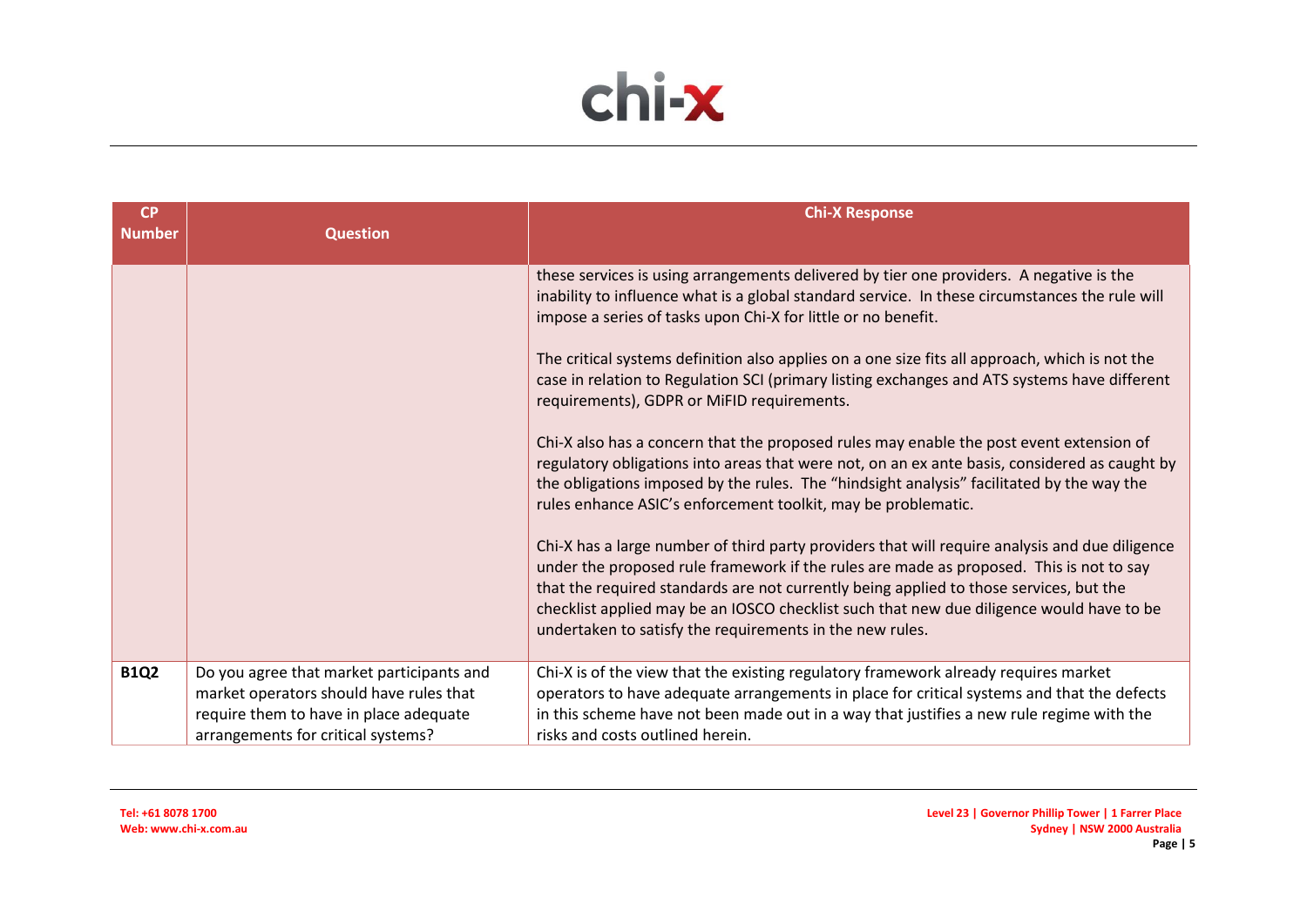

| <b>CP</b><br><b>Number</b> | <b>Question</b>                                                                                                                                                               | <b>Chi-X Response</b>                                                                                                                                                                                                                                                                                                                                                                                                                                                                                                                                                                                                                                                                                                                                       |
|----------------------------|-------------------------------------------------------------------------------------------------------------------------------------------------------------------------------|-------------------------------------------------------------------------------------------------------------------------------------------------------------------------------------------------------------------------------------------------------------------------------------------------------------------------------------------------------------------------------------------------------------------------------------------------------------------------------------------------------------------------------------------------------------------------------------------------------------------------------------------------------------------------------------------------------------------------------------------------------------|
|                            |                                                                                                                                                                               | Chi-X is of the view that ASIC should clearly articulate why the existing framework is<br>deficient before seeking to impose further obligations aimed at addressing an existing defect<br>that is only implicitly covered in the CP.<br>The existing principles based framework enables CXA to take a measured and proportionate<br>approach to what is required. The rules risk imposing a "one size fits all" requirement on<br>market operators.                                                                                                                                                                                                                                                                                                        |
| <b>B1Q3</b>                | Do you agree with the types of arrangements<br>that market participants and market operators<br>should have to ensure the continued reliability<br>of their critical systems? | It is likely that it will be impossible to have certainty of compliance with the proposed<br>framework and arrangements given the range of legitimate interpretations of what it may<br>require.<br>For example, Chi-X is required to have arrangements that "ensure [ASX/ASIC] has sufficient<br>and scalable capacity for ongoing and planned operations and services". This is not possible<br>for Chi-X to achieve. Nor would it be possible in relation to other third party vendors upon<br>whom Chi-X relies.<br>Chi-X is also of the view that the proposed rule 8A.3.2 should be limited to material changes<br>otherwise a market operator will be required to undertake the specified steps for any<br>change, which, on its face, is excessive. |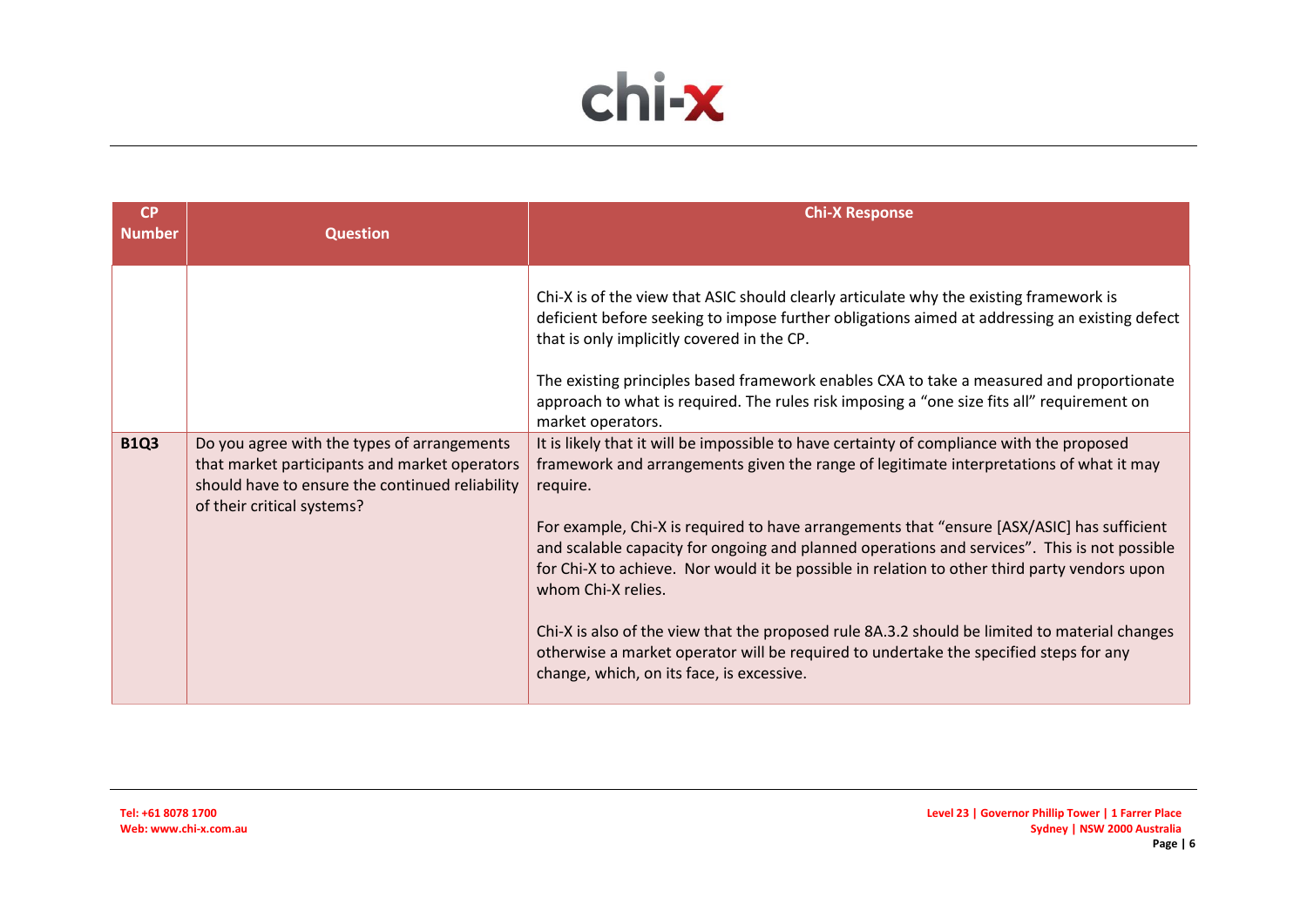

| <b>CP</b><br><b>Number</b> | <b>Question</b>                                                                                                                                                                                                                                                                                                                    | <b>Chi-X Response</b>                                                                                                                                                                                                                                                                                                                                                                                                                   |
|----------------------------|------------------------------------------------------------------------------------------------------------------------------------------------------------------------------------------------------------------------------------------------------------------------------------------------------------------------------------|-----------------------------------------------------------------------------------------------------------------------------------------------------------------------------------------------------------------------------------------------------------------------------------------------------------------------------------------------------------------------------------------------------------------------------------------|
| <b>B1Q4</b>                | Do you see any challenges for institutions in<br>complying both with the proposed rules and<br>other obligations they may be subject to<br>including, for example, under Basel II or the<br>Financial Stability Standards? In your<br>response, please give detailed reasons for<br>your answer                                    | There is a potential for different outcomes and records to be queried. Chi-X is of the view<br>that there is merit in aligning ASIC outcomes and due diligence records with those required<br>by global frameworks that ASIC regulated firms may otherwise be required to meet.                                                                                                                                                         |
| <b>B1Q5</b>                | How will these proposed rules affect your<br>business? If you are a market operator or<br>market participant, please provide an<br>estimate of the time and costs to implement<br>these arrangements. In providing this<br>estimate, please compare this with your<br>expenditure on your current critical systems<br>arrangements | The proposed rule framework predominantly takes a one size fits all approach and so may<br>have a disproportionate impact on small to medium sized enterprises.<br>Like many small to medium sized enterprises, Chi-X employees are engaged to undertake<br>multiple functions. The proposed rule framework may require the addition of multiple FTEs<br>whose sole responsibility is ensuring compliance with this new rule framework. |
| <b>B2Q1</b>                | Do you agree that market participants and<br>market operators should have rules that<br>require them to have in place adequate<br>arrangements for change management of<br>critical systems?                                                                                                                                       | Chi-X is of the view that these obligations already exist under the applicable regulatory<br>framework. The CP does not clearly explain why the current framework is inadequate.                                                                                                                                                                                                                                                        |
| <b>B2Q2</b>                | Do you agree with our proposed rule? If you<br>disagree, please give detailed reasons why                                                                                                                                                                                                                                          | Chi-X is of the view that some interpretations of the rule will pose significant issues and<br>resources demands on market operators.                                                                                                                                                                                                                                                                                                   |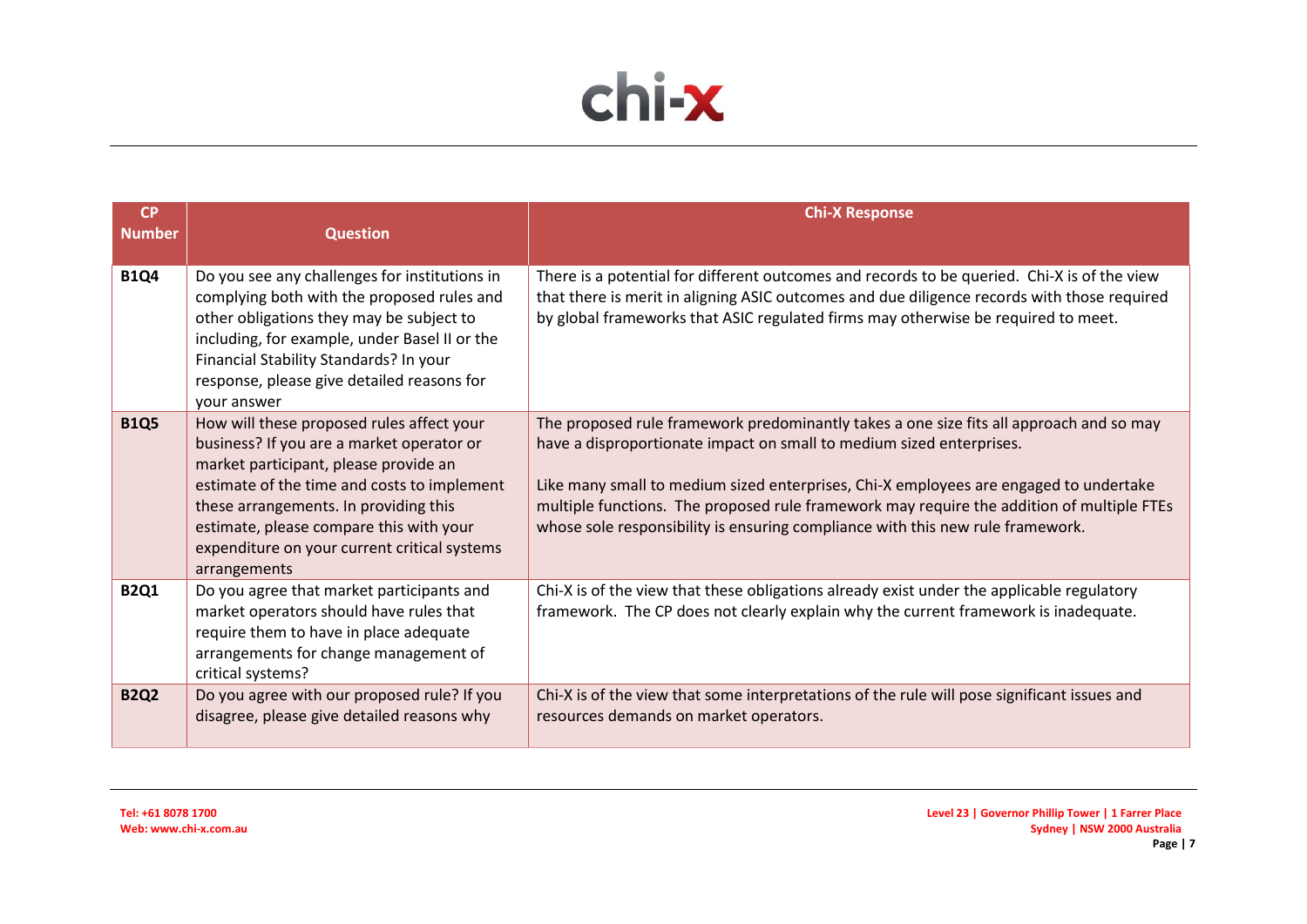

| <b>CP</b><br><b>Number</b> | <b>Question</b>                                                                                                                                                                                                                                                                                                                                       | <b>Chi-X Response</b>                                                                                                                                                                                                                                                                                                                                                                                                                                                                                                                                                                                                                                                                                                                                       |
|----------------------------|-------------------------------------------------------------------------------------------------------------------------------------------------------------------------------------------------------------------------------------------------------------------------------------------------------------------------------------------------------|-------------------------------------------------------------------------------------------------------------------------------------------------------------------------------------------------------------------------------------------------------------------------------------------------------------------------------------------------------------------------------------------------------------------------------------------------------------------------------------------------------------------------------------------------------------------------------------------------------------------------------------------------------------------------------------------------------------------------------------------------------------|
|                            |                                                                                                                                                                                                                                                                                                                                                       |                                                                                                                                                                                                                                                                                                                                                                                                                                                                                                                                                                                                                                                                                                                                                             |
| <b>B2Q3</b>                | How will this proposed rule affect your<br>business? If you are a market participant or<br>market operator, please provide an estimate<br>of the time and costs to implement these<br>arrangements. In providing this estimate,<br>please compare this with your current<br>expenditure on arrangements for change<br>management of critical systems. | Please see the answer to B1Q5 above.                                                                                                                                                                                                                                                                                                                                                                                                                                                                                                                                                                                                                                                                                                                        |
| <b>B3Q1</b>                | Do you agree with our proposed rule that<br>requires market operators and market<br>participants to have outsourcing<br>arrangements? If not, please give detailed<br>reasons why you disagree                                                                                                                                                        | Chi-X is of the view that these outcomes are required by the existing regulatory framework.<br>As outlined in the covering submission, there is a risk that the rules will require an excessive<br>and disproportionate application of resources to ensure compliance for little or no net<br>benefit. This is a real risk because markets will always seeks to err on the side of taking a<br>conservative approach to ensure compliance with regulatory obligations and avoid<br>regulatory sanctions.<br>This negative impact may be addressed by further consultation which results in a rule<br>framework with greater precision and/or one which permits a proportionate and risk based<br>approach to compliance (see eg regulation 32 of the GDPR). |
| <b>B3Q2</b>                | Do you agree with the definition of                                                                                                                                                                                                                                                                                                                   | Chi-X is of the view that the definition of outsourcing should be amended to ensure that it                                                                                                                                                                                                                                                                                                                                                                                                                                                                                                                                                                                                                                                                 |
|                            | 'outsourcing arrangement'? In your response,<br>please give detailed reasons for your answer                                                                                                                                                                                                                                                          | only applies to services that would be expected to be provided by the regulated entity in<br>question.                                                                                                                                                                                                                                                                                                                                                                                                                                                                                                                                                                                                                                                      |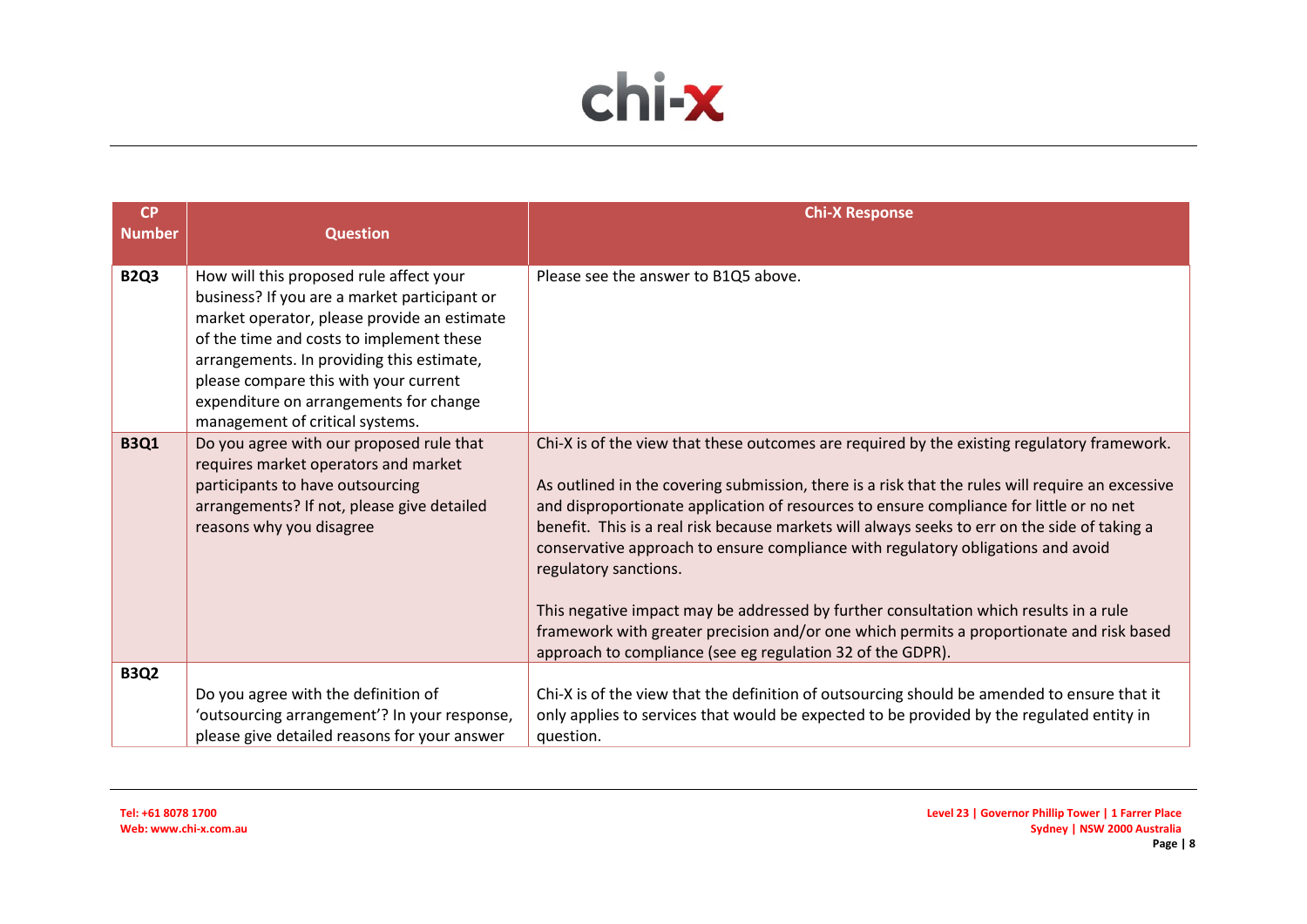

| <b>CP</b><br><b>Number</b> | <b>Question</b>                                                                                                                                      | <b>Chi-X Response</b>                                                                                                                                                                                                                                                                                                                                                                 |
|----------------------------|------------------------------------------------------------------------------------------------------------------------------------------------------|---------------------------------------------------------------------------------------------------------------------------------------------------------------------------------------------------------------------------------------------------------------------------------------------------------------------------------------------------------------------------------------|
|                            |                                                                                                                                                      |                                                                                                                                                                                                                                                                                                                                                                                       |
|                            |                                                                                                                                                      | The linking of "outsourcing arrangement" to critical systems means that the obligations may<br>apply to any external service provider, not only those which provide a 'regulated service.<br>This in effect extends the regulatory perimeter beyond that set by legislation and makes<br>regulated entities responsible for requiring unregulated firms to meet regulatory standards. |
| <b>B3Q3</b>                | Do you consider that the definition of<br>'outsourcing arrangement' covers the<br>provision of services provided by all third-                       | Yes it does cover these entities and the CP does not undertake a cost benefit analysis of the<br>extension of the regulatory permitter to cover these entities.                                                                                                                                                                                                                       |
|                            | party service providers and not just those that<br>may have been performed by the entity itself?<br>If not, what if any risks do you see in relation | It is not appropriate for the rules to catch some third party vendor services (eg the market<br>surveillance services undertaken by ASIC).                                                                                                                                                                                                                                            |
|                            | to the provision of services by these entities?                                                                                                      | There are also standardised services that should not be caught (see, for example, chapter 8<br>of the Senior arrangements, Systems and Controls Sourcebook in the FCA's handbook).                                                                                                                                                                                                    |
| <b>B3Q4</b>                | Do you agree with the specific outsourcing<br>arrangements proposed?                                                                                 | Chi-X is of the view that the outsourcing arrangements should be more clearly linked to<br>activities that would be expected of the regulated entity, not all third party services.                                                                                                                                                                                                   |
|                            |                                                                                                                                                      | Chi-X is of the view that the outsourcing arrangements should be aligned with those<br>required by existing global standards such as those required by IOSCO.                                                                                                                                                                                                                         |
| <b>B3Q5</b>                | Do you consider that the risks associated with<br>outsourcing to the cloud warrant a rule<br>specific to that outsourcing arrangement? In            | Ability to impact on cloud terms benefits - get better services from eh cloud than you do<br>here                                                                                                                                                                                                                                                                                     |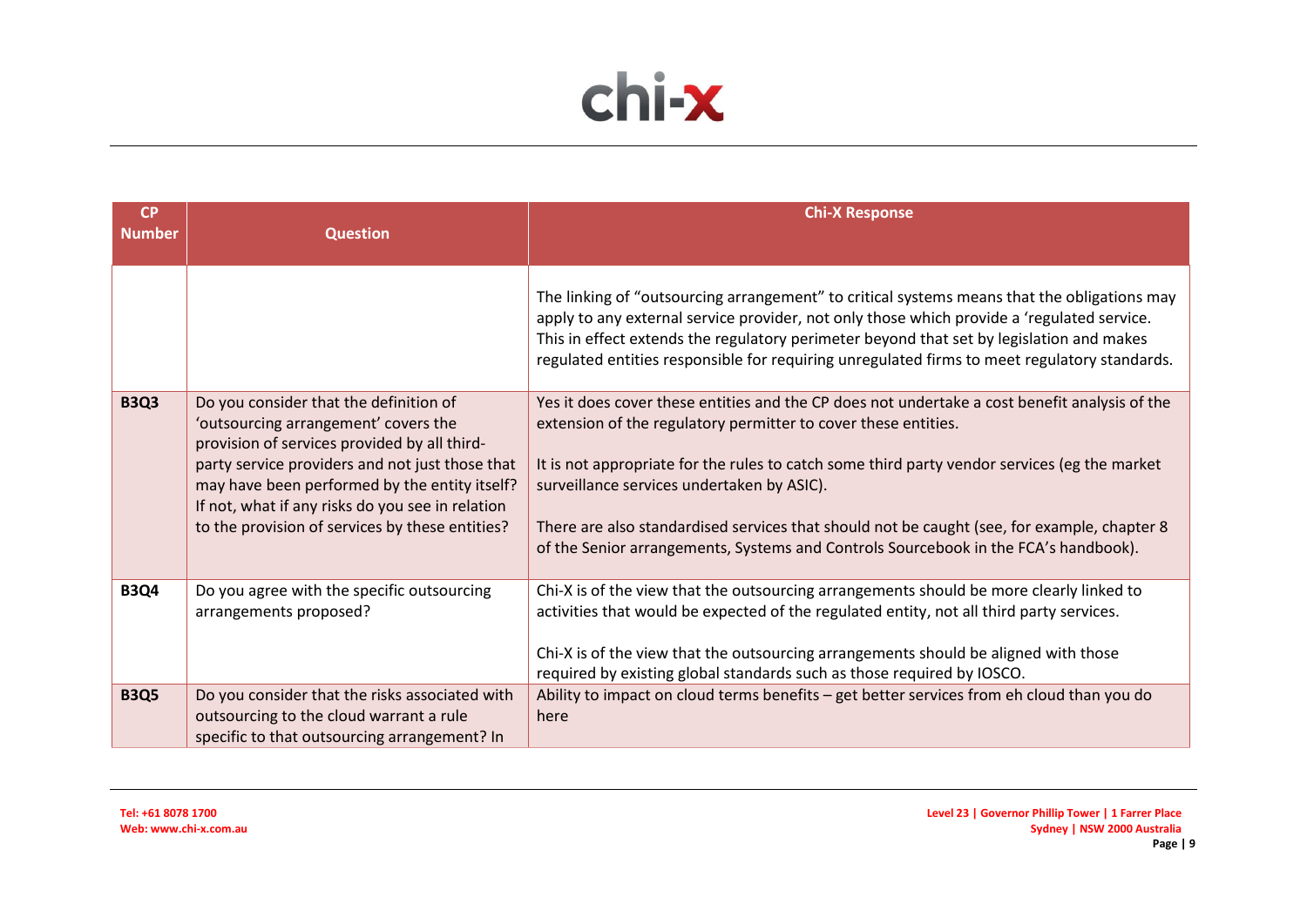

| <b>CP</b>     |                                                                                                                                                                                                                                                                                                                             | <b>Chi-X Response</b>                                                                                                                                                                                                                                                                                                                                                                                                                                                                                                                                                                                                   |
|---------------|-----------------------------------------------------------------------------------------------------------------------------------------------------------------------------------------------------------------------------------------------------------------------------------------------------------------------------|-------------------------------------------------------------------------------------------------------------------------------------------------------------------------------------------------------------------------------------------------------------------------------------------------------------------------------------------------------------------------------------------------------------------------------------------------------------------------------------------------------------------------------------------------------------------------------------------------------------------------|
| <b>Number</b> | <b>Question</b>                                                                                                                                                                                                                                                                                                             |                                                                                                                                                                                                                                                                                                                                                                                                                                                                                                                                                                                                                         |
|               | your response, please give reasons for your<br>answer.                                                                                                                                                                                                                                                                      |                                                                                                                                                                                                                                                                                                                                                                                                                                                                                                                                                                                                                         |
| <b>B3Q6</b>   | How will these proposed rules affect your<br>business? If you are a market participant or<br>market operator, please provide an estimate<br>of the time and costs to implement these<br>arrangements. In providing this estimate,<br>please compare this with your expenditure on<br>your current outsourcing arrangements. | Please see the answer to B1Q5.                                                                                                                                                                                                                                                                                                                                                                                                                                                                                                                                                                                          |
| <b>B4Q1</b>   | Do you agree with the proposed rules? If not,<br>please give detailed reasons why you disagree                                                                                                                                                                                                                              | Chi-X disagrees with the proposed rules.<br>The rules prioritise the ability and ease of prosecution over all other regulatory outcomes by<br>requiring market operators and participants "to <b>ensure</b> the confidentiality, integrity and<br>security of data obtained, held or used by a market operator or market participant in<br>connection with their operations or services".<br>It is impossible to ensure the outcome required by the Rule, even if limitless resources were<br>dedicated to doing so.<br>The strict liability for any breach of confidentiality, integrity or security is inappropriate. |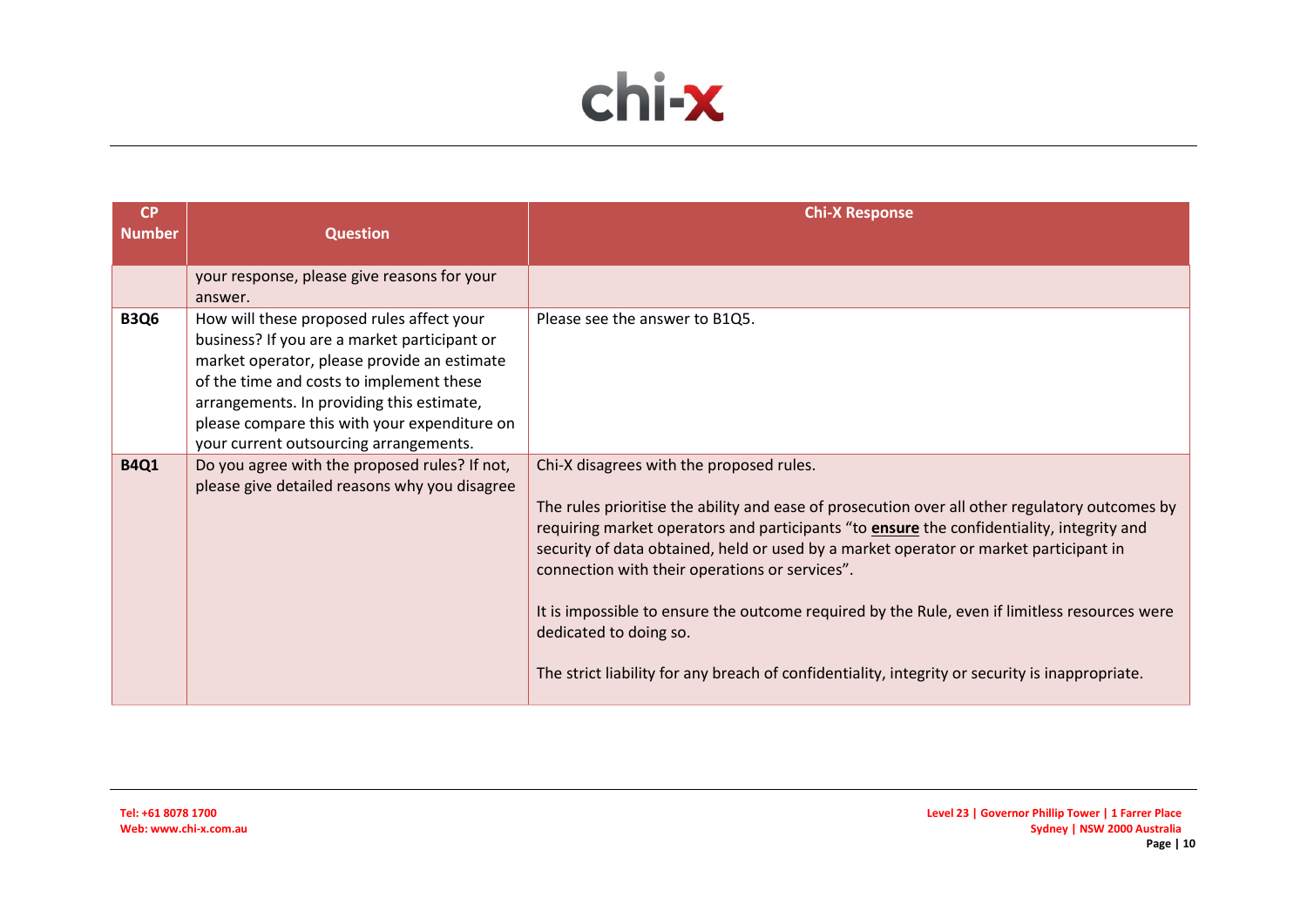

| <b>CP</b><br><b>Number</b> | <b>Question</b>                                                                                   | <b>Chi-X Response</b>                                                                                                                                                                      |
|----------------------------|---------------------------------------------------------------------------------------------------|--------------------------------------------------------------------------------------------------------------------------------------------------------------------------------------------|
|                            |                                                                                                   |                                                                                                                                                                                            |
|                            |                                                                                                   | Regulations such as article 32 of the General Data Protection Regulation expressly recognise<br>this in requiring firms to "implement appropriate technical and organisational measures to |
|                            |                                                                                                   | ensure a level of security appropriate to the risk [of the likelihood and severity of a breach]".                                                                                          |
|                            |                                                                                                   |                                                                                                                                                                                            |
| <b>B4Q2</b>                | Should the proposed requirement for market                                                        | Chi-X does not wish to express a view at this stage.                                                                                                                                       |
|                            | operators to notify ASIC of any unauthorised                                                      |                                                                                                                                                                                            |
|                            | access to or use of their critical systems and<br>market-sensitive, confidential or personal data |                                                                                                                                                                                            |
|                            | be extended to market participants? Please                                                        |                                                                                                                                                                                            |
|                            | provide detailed reasons for your answer.                                                         |                                                                                                                                                                                            |
| <b>B4Q3</b>                | How will these proposed rules affect your                                                         | If the rules proceed as proposed then Chi-X will be required to make an assessment of how                                                                                                  |
|                            | business? If you are a market participant or                                                      | much risk to assume in relation to what is a strict liability offence and this decision will                                                                                               |
|                            | market operator, please provide an estimate                                                       | directly impact on the amount of resources required to meet the rule requirements.                                                                                                         |
|                            | of the time and costs to implement these                                                          |                                                                                                                                                                                            |
|                            | arrangements. In providing this estimate,                                                         | If Chi-X takes a zero risk tolerance position, then the resources required to comply with the                                                                                              |
|                            | please compare this with your expenditure on                                                      | rule may be extensive, and up to 20% of the current FTE count.                                                                                                                             |
|                            | your data protection arrangements.                                                                |                                                                                                                                                                                            |
| <b>B5Q1</b>                | Do you agree with the definition of 'incident'<br>and 'major event'? In your response, please     | The breadth of the definition of 'incident' may pose significant issues.                                                                                                                   |
|                            | give detailed reasons for your answer.                                                            | The breadth arises from:                                                                                                                                                                   |
|                            |                                                                                                   |                                                                                                                                                                                            |
|                            |                                                                                                   | (a) the reference to 'critical systems' - see above;                                                                                                                                       |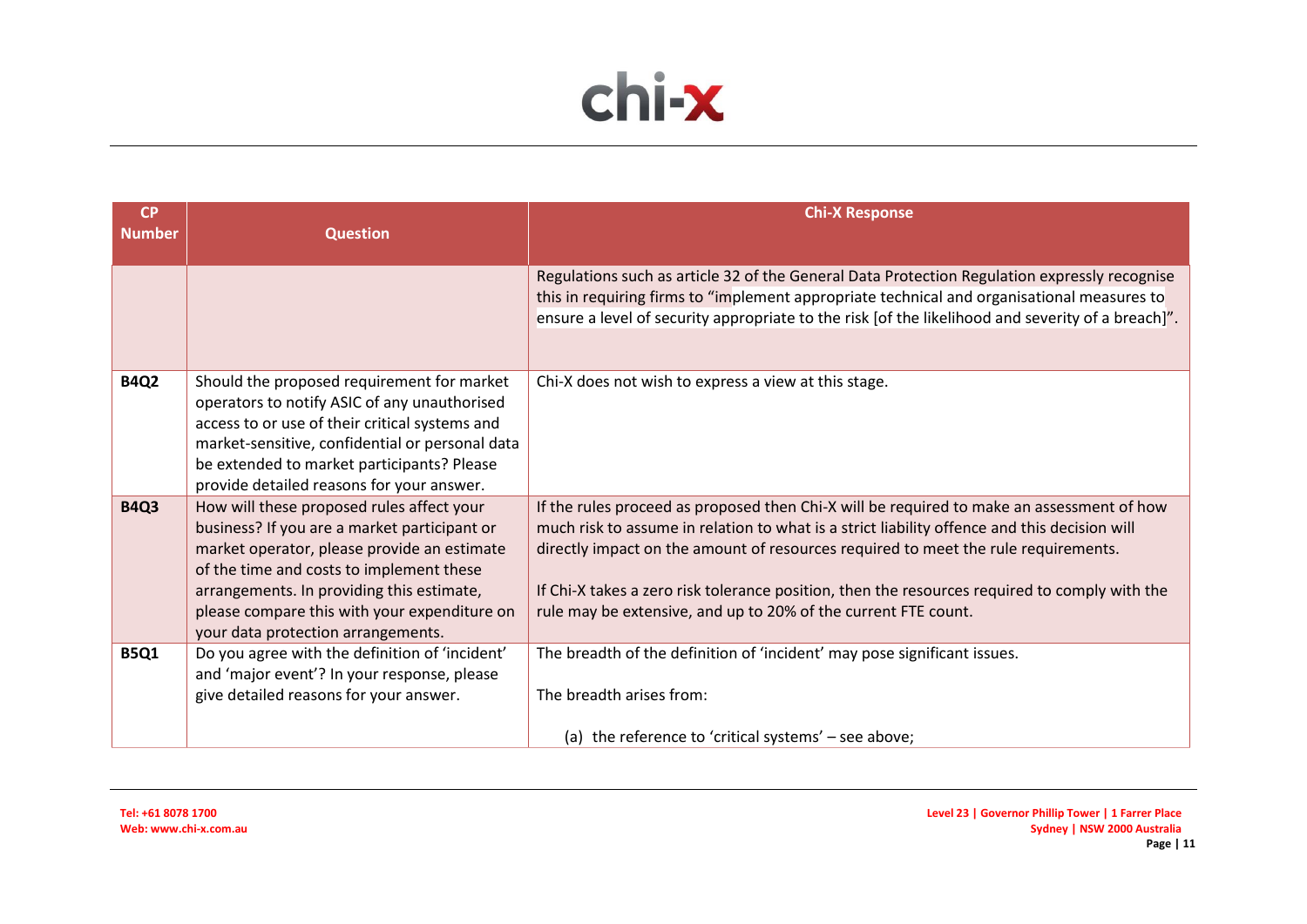

| <b>CP</b><br><b>Number</b> | <b>Question</b>                                                                                                                                                                                                   | <b>Chi-X Response</b>                                                                                                                                                                                                                                                                                                                                                                                                                                                                                            |
|----------------------------|-------------------------------------------------------------------------------------------------------------------------------------------------------------------------------------------------------------------|------------------------------------------------------------------------------------------------------------------------------------------------------------------------------------------------------------------------------------------------------------------------------------------------------------------------------------------------------------------------------------------------------------------------------------------------------------------------------------------------------------------|
|                            |                                                                                                                                                                                                                   |                                                                                                                                                                                                                                                                                                                                                                                                                                                                                                                  |
|                            |                                                                                                                                                                                                                   | (b) the use of the term "unexpected interruption to the usual operation" is so high level<br>and generalised that it will capture a very broad range of events;<br>(c) the combination of (a) and (b) means that an Incident Management Plan may be<br>required to capture substantially more incidents than are justified on any reasonable<br>cost benefit analysis.                                                                                                                                           |
| <b>B5Q2</b>                | Do you agree with our proposed rule that<br>requires market operators and participants to<br>have plans for dealing with an incident or<br>major event? If not, please give detailed<br>reasons why you disagree. | Chi X is of the view that these requirements are adequately covered by the existing<br>regulatory framework.<br>Chi-X is of the view that the potential breadth of and lack of certainty in the definition of<br>'incident' may be problematic if the rules proceed as proposed.                                                                                                                                                                                                                                 |
| <b>B5Q3</b>                | Do you agree with the frequency of reviewing<br>and testing incident management and<br>business continuity plans?                                                                                                 | Chi-X supports the text in the proposed rule 8A.4.1(3) that enables market operators to take<br>an approach that is appropriate to the nature, scale and complexity of a operator's critical<br>systems. However, linking a review to any material change in a critical system, operation,<br>service or structure, will require documentation of multiple reviews having been conducted<br>during a year. Chi-X queries the extent to which these multiple reviews are justified on a<br>cost benefit analysis. |
|                            |                                                                                                                                                                                                                   | Therefore the internal bureaucracy required and created by this and associated rules is like<br>to be extensive.                                                                                                                                                                                                                                                                                                                                                                                                 |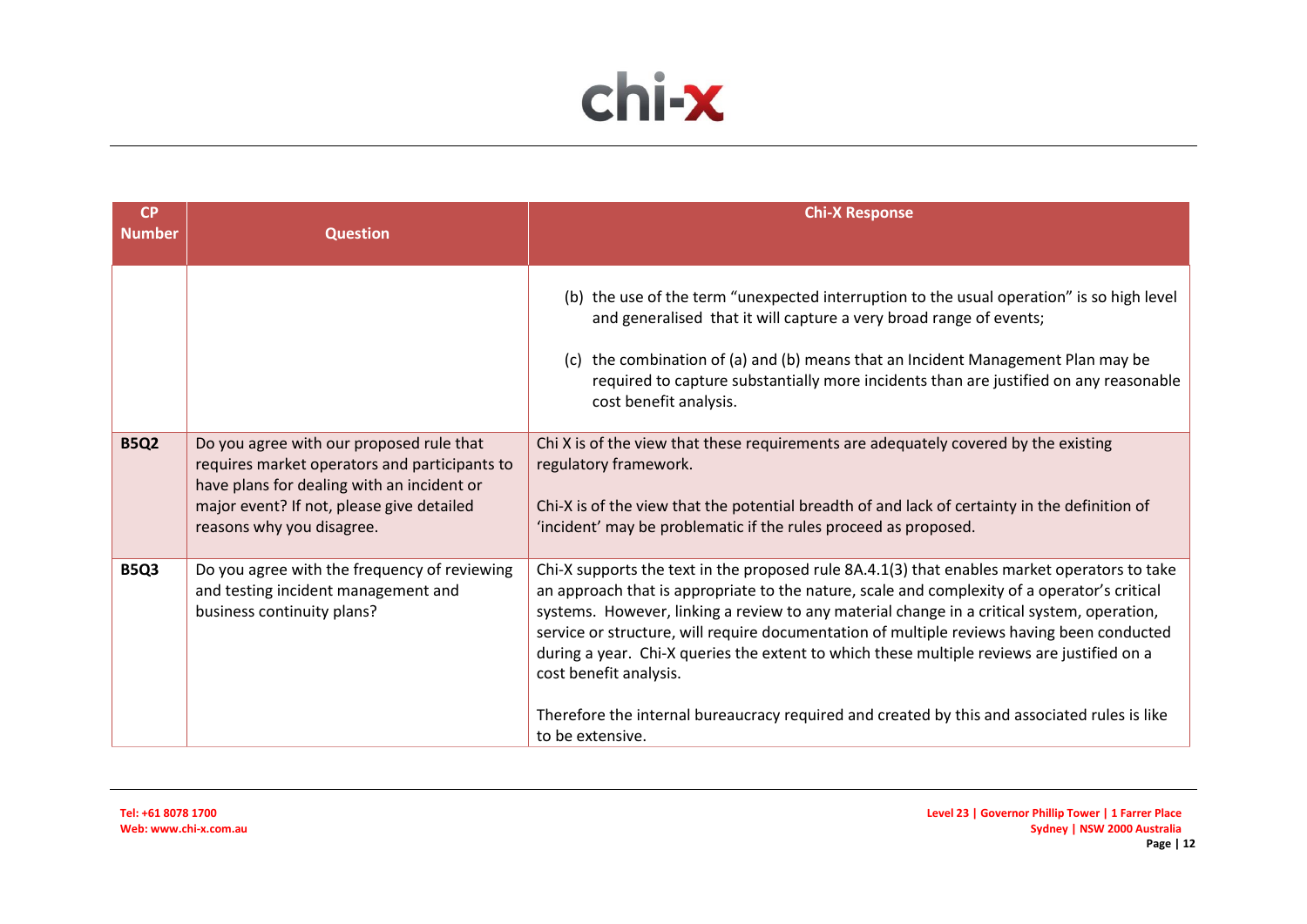

| <b>CP</b><br><b>Number</b> | <b>Question</b>                                                                                                                                                                                                                                                                                                                                   | <b>Chi-X Response</b>                                                                                                                                                                                                                                                                                                                                                                                                                                                                                                                                                                                                                          |
|----------------------------|---------------------------------------------------------------------------------------------------------------------------------------------------------------------------------------------------------------------------------------------------------------------------------------------------------------------------------------------------|------------------------------------------------------------------------------------------------------------------------------------------------------------------------------------------------------------------------------------------------------------------------------------------------------------------------------------------------------------------------------------------------------------------------------------------------------------------------------------------------------------------------------------------------------------------------------------------------------------------------------------------------|
|                            |                                                                                                                                                                                                                                                                                                                                                   |                                                                                                                                                                                                                                                                                                                                                                                                                                                                                                                                                                                                                                                |
| <b>B5Q4</b>                | Do you agree with the specific arrangements<br>required in an incident management plan or<br>business continuity plan?                                                                                                                                                                                                                            | Given the inability to predict future events, it would not be appropriate for market operators<br>to be bound to follow the arrangements outlined in any plan at the expense of a more<br>suitable course of action at the time an event occurs.                                                                                                                                                                                                                                                                                                                                                                                               |
| <b>B5Q5</b>                | How will these proposed rules affect your<br>business? If you are a market participant or<br>market operator, please provide an estimate<br>of the time and costs to implement these<br>arrangements. In providing this estimate,<br>please compare this with your expenditure on<br>incident management and business continuity<br>arrangements. | The rules may impose a significant internal bureaucracy and resource requirement on Chi-X.                                                                                                                                                                                                                                                                                                                                                                                                                                                                                                                                                     |
| <b>B6Q1</b>                | Do you agree with our proposal to introduce<br>this rule to ensure adequate governance<br>arrangements and resourcing? If you do not<br>agree, please provide detailed reasons why<br>you disagree.                                                                                                                                               | Given the breadth of the rules and the strict liability nature of the offences, as outlined<br>above, Chi-X is of the view that it is problematic to assess what governance arrangements<br>may be suitable to comply with the obligations in the proposed rule framework.<br>There may also be a query over the extent to which it is appropriate for the board to have<br>oversight of testing and documentation of technical processes. The board may be entitled<br>to rely upon the expertise and day to day oversight undertaken by the executive in relation<br>to certain technology matters in which the board may have no expertise. |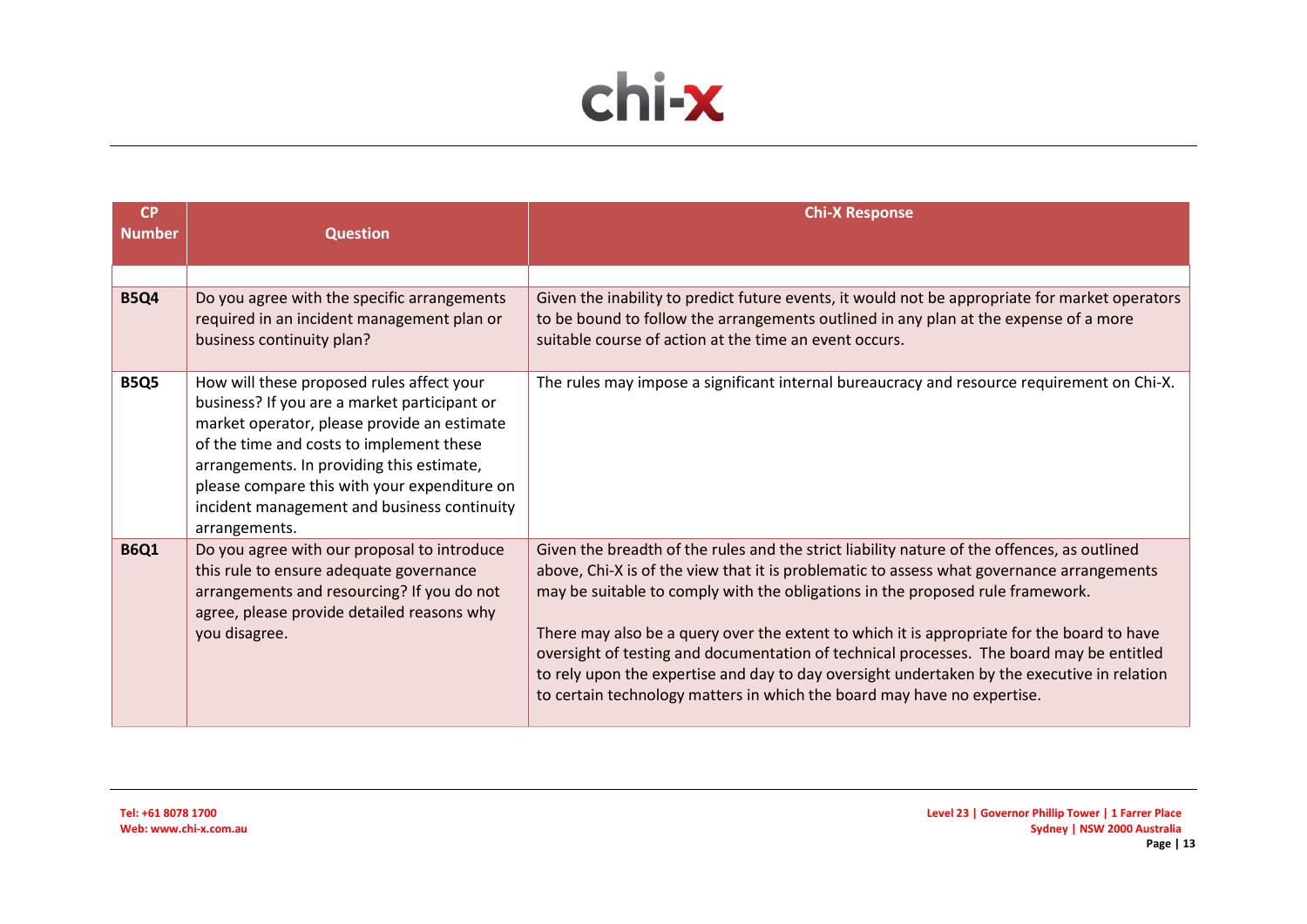

| <b>CP</b><br><b>Number</b> | <b>Question</b>                                                                                                                                                                                                                                                                                               | <b>Chi-X Response</b>                                                                                                                                                                                                                                                                                                                                   |
|----------------------------|---------------------------------------------------------------------------------------------------------------------------------------------------------------------------------------------------------------------------------------------------------------------------------------------------------------|---------------------------------------------------------------------------------------------------------------------------------------------------------------------------------------------------------------------------------------------------------------------------------------------------------------------------------------------------------|
| <b>B6Q2</b>                | How will these proposed rules affect your<br>business? If you are a market participant or<br>market operator, please provide an estimate<br>of the time and costs to implement these<br>arrangements. In providing this estimate,<br>please compare this with your expenditure on<br>governance arrangements. | Chi-X will be required to undertake a scoping exercise of the final rules and determine the<br>extent to which the current governance and resources are adequate to meet the new<br>requirements. This scoping may be impacted by the certainty and breadth issues discussed<br>elsewhere.                                                              |
| <b>B7Q1</b>                | Do you agree with our proposal to introduce<br>this rule to ensure fair access to the market? If<br>you do not agree, please provide detailed<br>reasons why you disagree.                                                                                                                                    | Chi-X is of the view that this requirement is adequately covered by the existing regulatory<br>framework and the defects in this regime have not been clearly established.                                                                                                                                                                              |
| <b>B7Q2</b>                | How will this proposed rule affect your<br>business? If you are a market operator, please<br>provide an estimate of the time and costs to<br>implement this fair access rule.                                                                                                                                 | The current rule is unlikely to impose a significant additional burden if it is applied similarly<br>to the existing regulatory framework with which Chi-X complies. The principles based<br>language in the proposed rule may, however, be subject to more prescriptive guidance in<br>future which could impose a more significant burden upon Chi-X. |
| <b>B8Q1</b>                | Do you agree with our proposal to introduce<br>trading controls? If you do not agree, please<br>provide detailed reasons why you disagree.                                                                                                                                                                    | Chi-X is of the view that the existing regulatory framework adequately deals with these<br>matters.                                                                                                                                                                                                                                                     |
| <b>B8Q2</b>                | How will these proposed rules affect your<br>business? If you are a market operator, please<br>provide an estimate of the time and costs to<br>implement these trading controls.                                                                                                                              | Depending on the final text of the rule, Chi-X is likely to have the required controls in place<br>already and so the impact may be minimal.                                                                                                                                                                                                            |